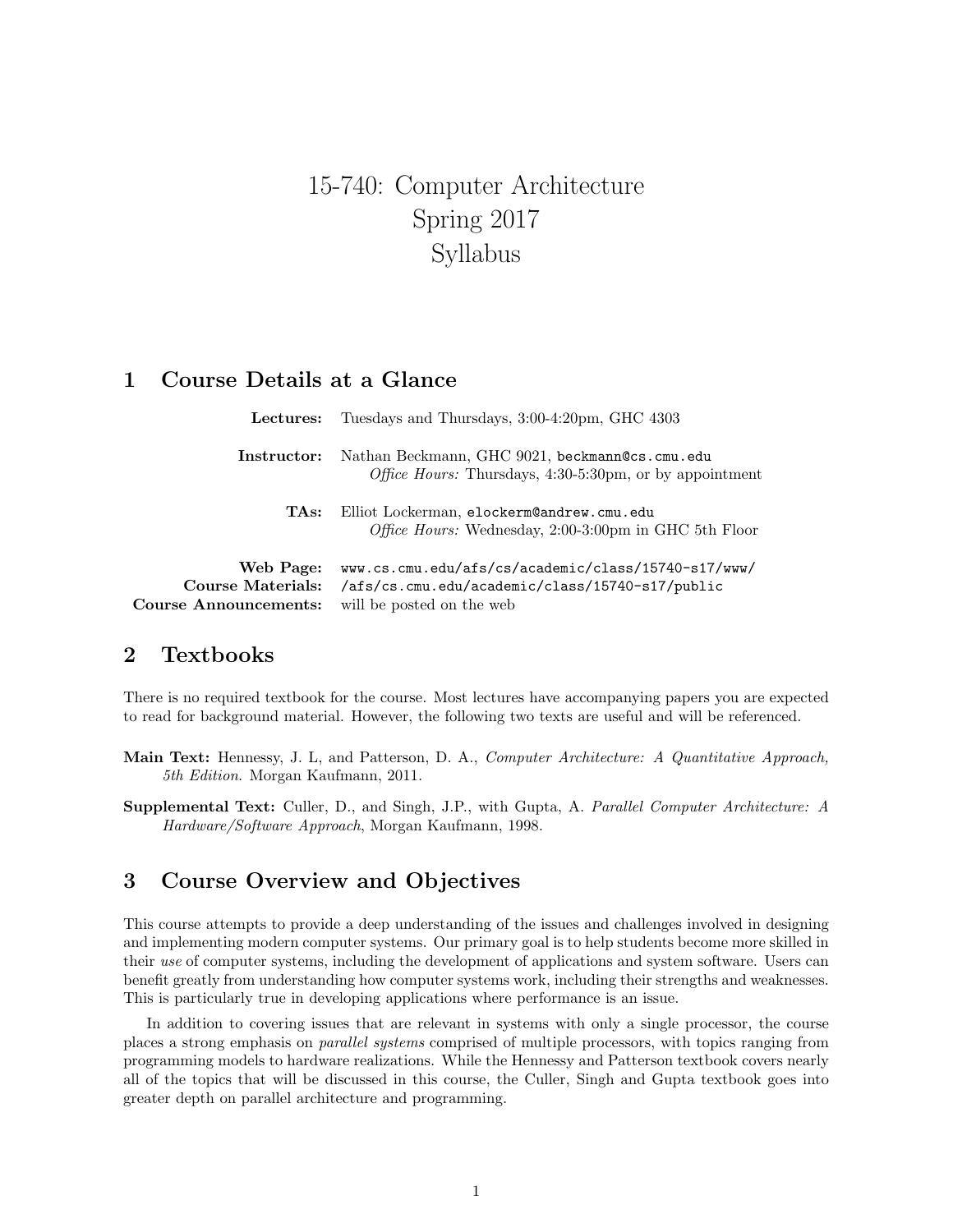#### 3.1 Course Themes

An addition to our "user-centric" (vs. "builder-centric") approach, the course has several other themes. One theme is to emphasize the role of evolving technology in setting the directions for future computer systems. Computer systems, more than any other field of computer science, has had to cope with the challenges of exploiting the rapid advances in hardware technology. Hardware that is either technologically infeasible or prohibitively expensive in one decade, such as bitmapped full color displays or gigabyte disk drives, becomes consumer products in the next. Technology that seems to have a bright future, such as magnetic bubble memories, never becomes competitive. Others, such as CMOS, move from being a niche technology to becoming dominant. In addition, computer systems must evolve to support changes in software technology, including advances in languages and compilers, operating systems, as well as changing application requirements. Rather than teaching a set of facts about current (but soon obsolete) technology, we therefore stress general principles that can track evolving technology.

Another theme of the course is that "hands-on" exercises generally provide more insight regarding system behavior than paper-and-pencil exercises. Hence our assignments involve programming and using computer systems, although in a variety of different ways.

Finally, rather than stopping with state-of-the-art in computer architecture as of a decade ago, another theme of this course is looking at the state-of-the-art today as well as open research problems that are likely to shape systems in the future. Hence we will be discussing recent papers on architecture research in class, and students will perform a significant research project.

### 4 Prerequisites

This course is not intended to be your first course on computer architecture or organization; it is geared toward students who have already had such a course as undergraduates. For example, we expect that people are already at least somewhat familiar with assembly language programming, pipelining, and memory hierarchies. If you have not had such a course already, then it is still possible to take this course provided that you are willing to spend some additional time catching up on your own. If you feel uncertain about whether you have adequate preparation, please discuss this with the instructor.

In addition to an undergraduate computer organization course, here are some other topics which are helpful for this course (references are included for self study):

- A working knowledge of C, including pointers and memory allocation [Kernighan+88].
- An introductory compiler course, especially aspects of code generation such as data formats, procedure linkages, and translation of control constructs [Aho+86, Chs. 1–2, 7–9].
- An introductory operating system course, especially aspects of protection, scheduling, and concurrency [Silberschatz+91, Chs. 4.1–4.3, 5.1–5.4, 5.7, and 7–9]
- Bit-level representation of and manipulation of numbers [HenPat96, App. A.1–A.2].

## 5 Course Work

Grades will be based on homeworks, a research project, two exams, and class participation.

- **Homeworks:** There will be two homework assignments. Each assignment involves a non-trivial amount of programming. You will work in groups of two or three (preferably three) people on the assignments. (Turn in a single writeup per group.)
- Project: A major focus of this course is the project. We prefer that you work in groups of two on the project, although groups of up to three may be permitted depending on the scale of project (ask the instructor for permission before forming a group of three). The project is intended to be a scaleddown version of a real research project. The project must involve an experimental component—i.e.,